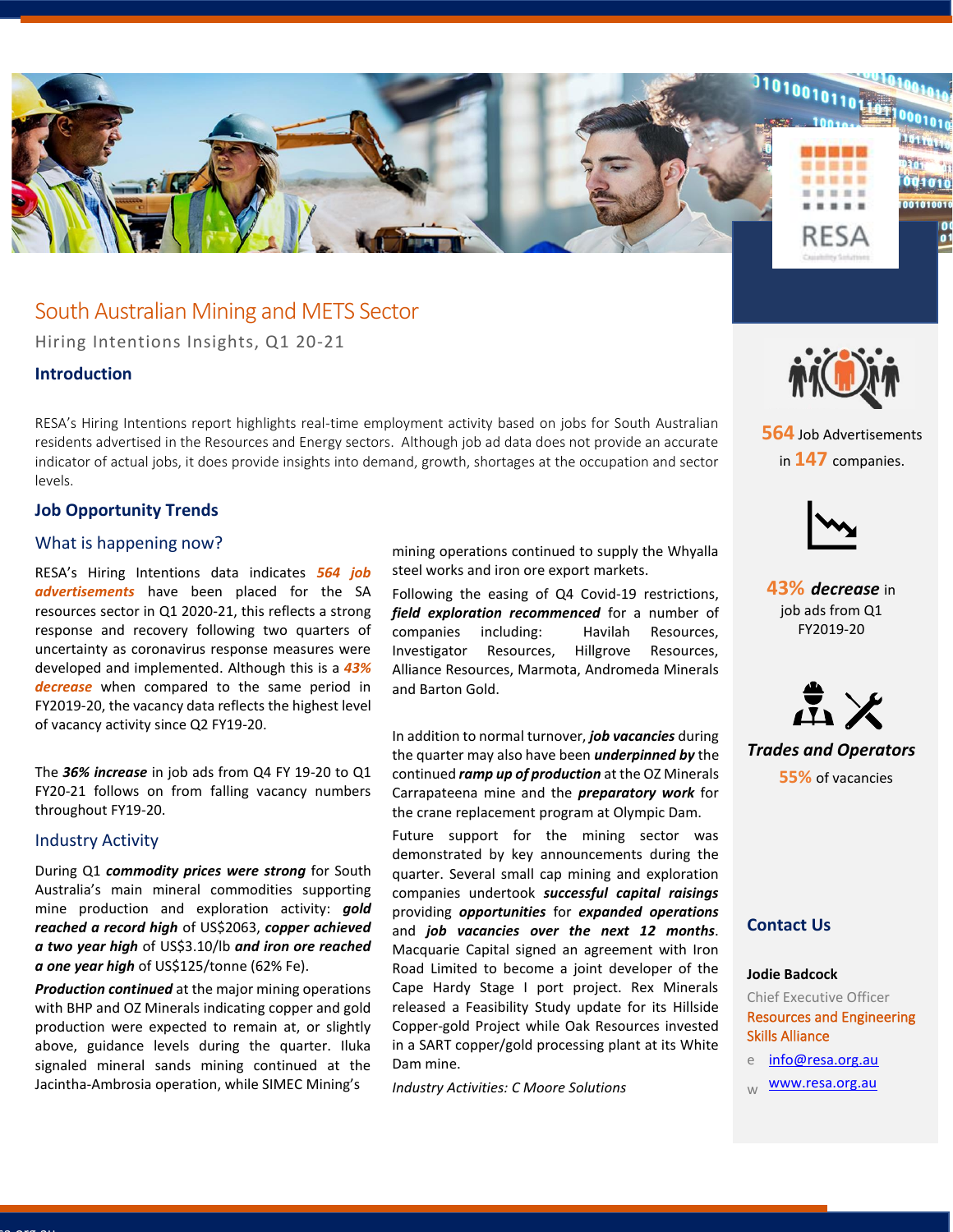# South Australian Mining and METS Sector

Hiring Intentions Data – Q1 20-21

### Occupational Demand

#### Vacancy Distribution

There has been a slight shift in the distribution of the level of jobs with *Professional* job advertisements *down 6%* to 23% of total jobs. The *highest demand (55%)* continues to be for Trade and Operator occupations, with highest demand in *heavy diesel, auto electrical and mechanical fitter trades and plant operators*.

**Q1 FY20-21 Vacancy Distribution - Occupation Level**



Q1 FY20-21 Vacancy Distribution Occupation Level represents % of total job advertisements that fall into the Occupation Level classification indicated based on the minimum entry requirements and characteristics of the occupation.

The Q1 FY20-21 Vacancy Distribution – Occupation Level graph shows the % of total job advertisements that fall into the Occupation Level classification indicated based on the minimum entry requirements and characteristics of the position.



**Q1 FY20-21 Vacancy Distribution - Sector**

The Q1 FY20-21 Vacancy Distribution – Sector represents % of jobs advertised that fall into the occupational sector categories identified. This is determined by the job role rather than the field of operation of the organisation.

There has been a shift in the distribution of vacancies across subsectors with continuing demand in *Mechanical/Maintenance* (30%), *Equipment Operations* (19%), *Engineering* (14%) *Electrotechnology* (11%) and *Drilling and Blasting* (8%), roles. This is consistent with operations focusing continuing to focus on critical production and maintenance roles.